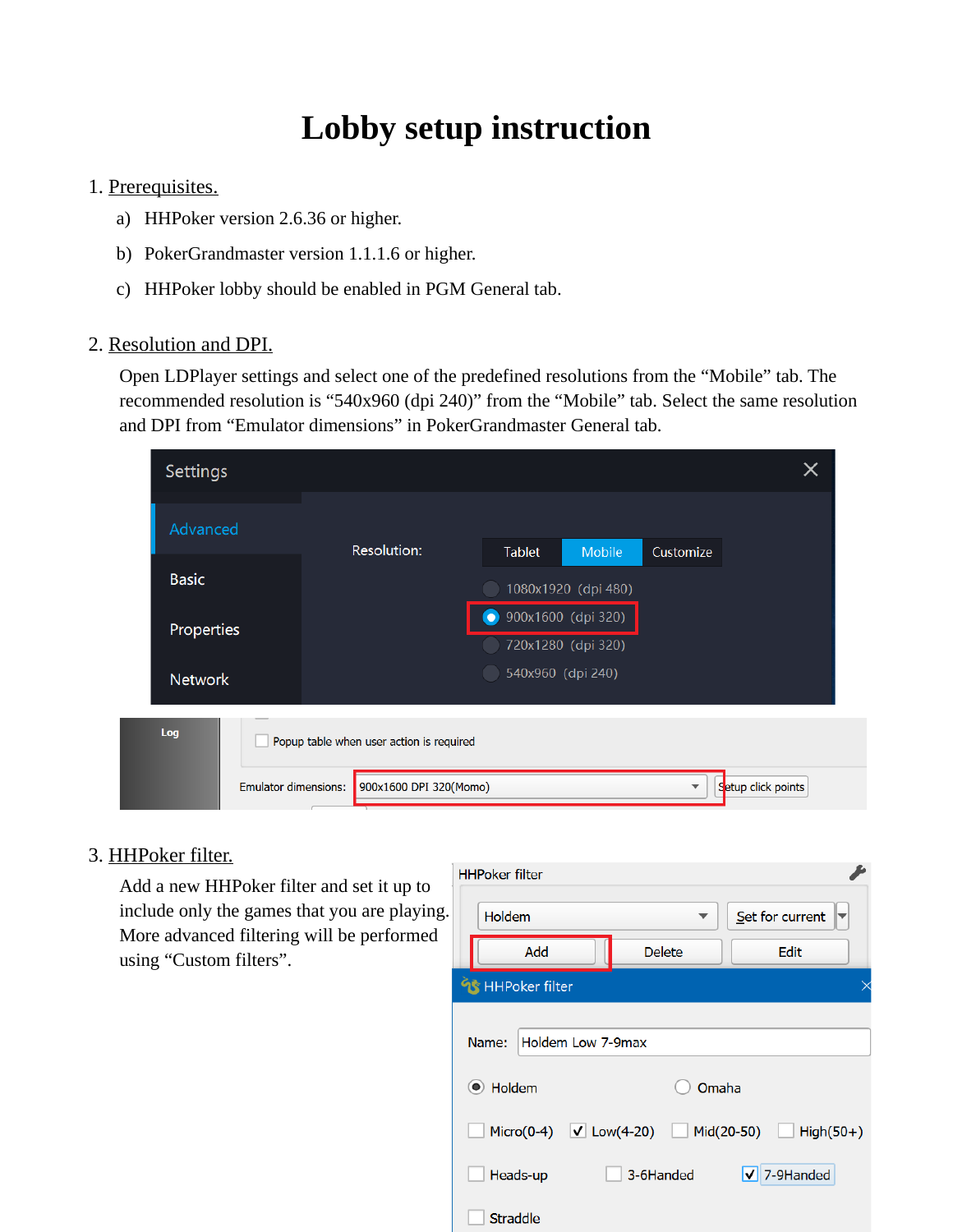Change the tab from "Combined" to the tab for specific emulator and press "Set for current" button. Observe the emulator and check if filter is being set correctly. If not:

- a) Go to PGM General tab and click on "Setup click points".
- b) Select "HHPoker" and click on "Set Filter" radio button.
- c) Check if click points are set correctly. If not, you can reposition a click point by dragging it with mouse.



When setting filter for single emulator works correctly, click on the arrow next to the "Set for current" button and select "Set for all" from the menu. Observe if filter is being set correctly on all emulators. If not:

- a) Open "HHPoker filter advanced settings" by clicking the wrench icon next to "Set for current" button.
- b) Increase the value of "Delay after setting gametype" and "Delay after clicking 'Open 9 filter".
- c) Increase the value of "Delay before starting on the next emulator".

This will slow down the process of setting filters and make it more reliable.

| <b>HPoker filter</b>                          |                 |                              |
|-----------------------------------------------|-----------------|------------------------------|
| Holdem                                        | Set for current |                              |
|                                               |                 |                              |
| Warn if filter is not set<br>$T$ iming $[ms]$ |                 |                              |
| Delay after setting gametype:                 | 500             | $\div$                       |
| Delay after clicking "Open filters":          | 1000            | $\overline{\phantom{a}}$     |
| Delay after clicking a button:                | 100             | ▲<br>$\overline{\mathbf{v}}$ |
| Delay before clicking "Confirm":              | 500             | ▴<br>$\overline{\mathbf{v}}$ |
| Delay before starting on the next emulator:   | 1000            |                              |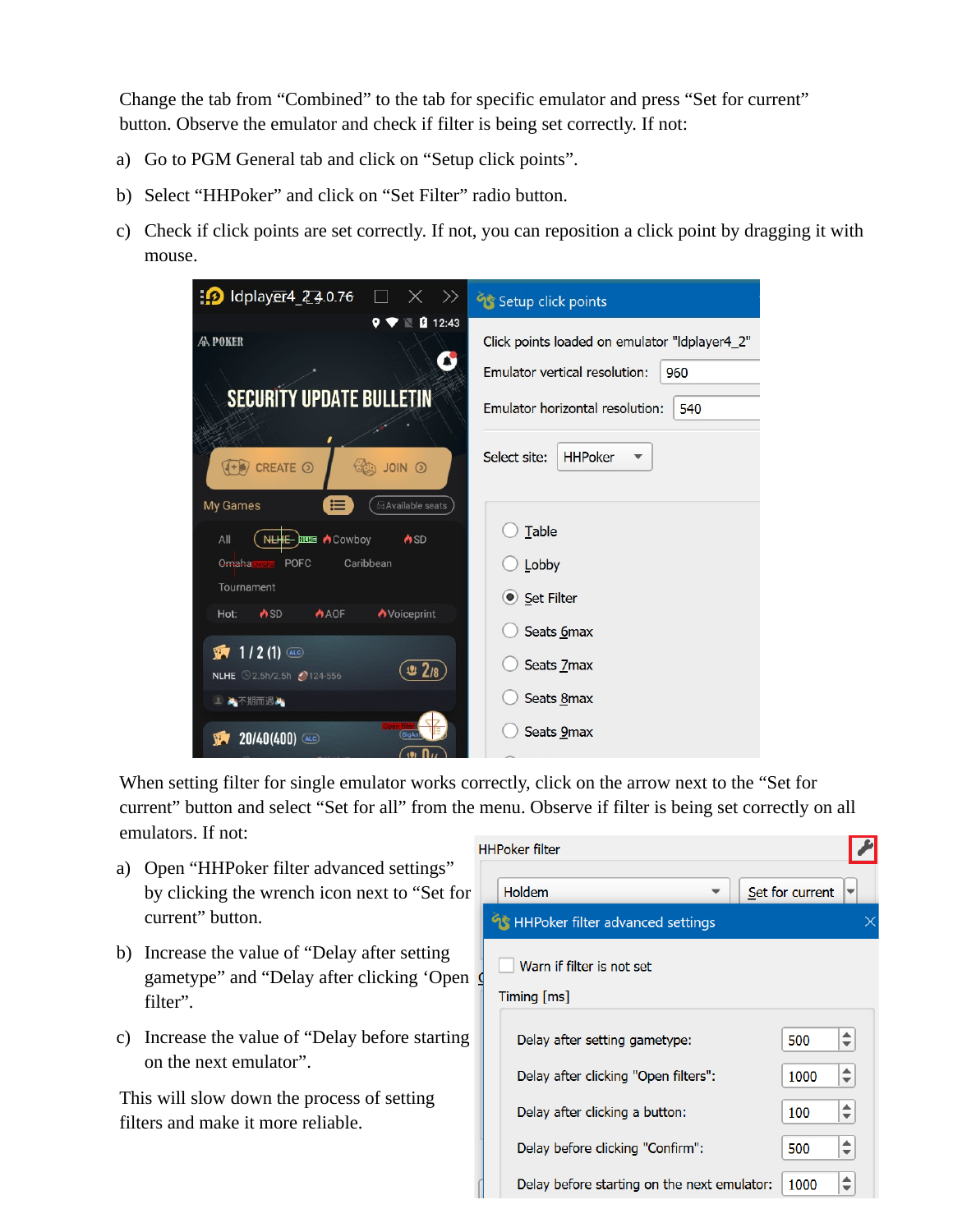| You should use "Set for all" button  | You should use "Set for current" button |  |  |  |
|--------------------------------------|-----------------------------------------|--|--|--|
| when starting a session<br>a)        | a) after restarting an emulator         |  |  |  |
| b) after restarting PokerGrandmaster | b) after restarting HHPoker             |  |  |  |
|                                      | after opening a new emulator<br>C)      |  |  |  |

#### 4. Custom filters.

Custom filters allow you to quickly and conveniently filter the list of tables in PokerGrandmaster virtual lobby. You can enable and disable them while playing by pressing the checkbox next to the filter name. Table will show in the list if it's matching any of the enabled custom filters. PokerGrandmaster remembers two sets of custom filters. One is used by the "Combined" tab and the tabs for specific emulators. Second one is used by the global players list("Players" tab). The "Default" filter will match any table so you should disable it after creating your own filters. You can use "Table name regex" to show only the tables with names that are matching predefined pattern.

| <b>Custom Filter</b>       |                |                    |                   |                    |
|----------------------------|----------------|--------------------|-------------------|--------------------|
| filter<br>Name:            |                |                    |                   |                    |
| Game type:                 | V Holdem       | Omaha              | <b>Short Deck</b> |                    |
| Big blind:                 | 4              | $\hat{\mathbb{L}}$ | $\overline{4}$    | $\div$             |
| Straddle:                  | 8              | ♦                  | 8                 | $\hat{\mathbf{z}}$ |
| Ante:                      | $\bf{0}$       | $\div$             | 2000              | $\div$             |
| Game started:              | $\sqrt{Y}$ es  |                    | <b>No</b>         |                    |
| Max. players:              | 8              | $\div$             | 9                 | $\div$             |
| Seated players:            | 6              | $\div$             | 10                | $\hat{\mathbb{F}}$ |
| Seat available:            | $\sqrt{ }$ Yes |                    | <b>No</b>         |                    |
| Time left (minutes):       | 45             | $\div$             | 9999              | $\Rightarrow$      |
| Table name regex:          | 48             |                    |                   |                    |
| Table name negative regex: | 1:10           |                    |                   |                    |
|                            | Save           | Cancel             |                   |                    |

As an example we will create a filter for 2/4/8 Holdem games.

1. We start by setting "Game type" to "Holdem", "Big blind" to [4, 4] and "Straddle" to [8, 8].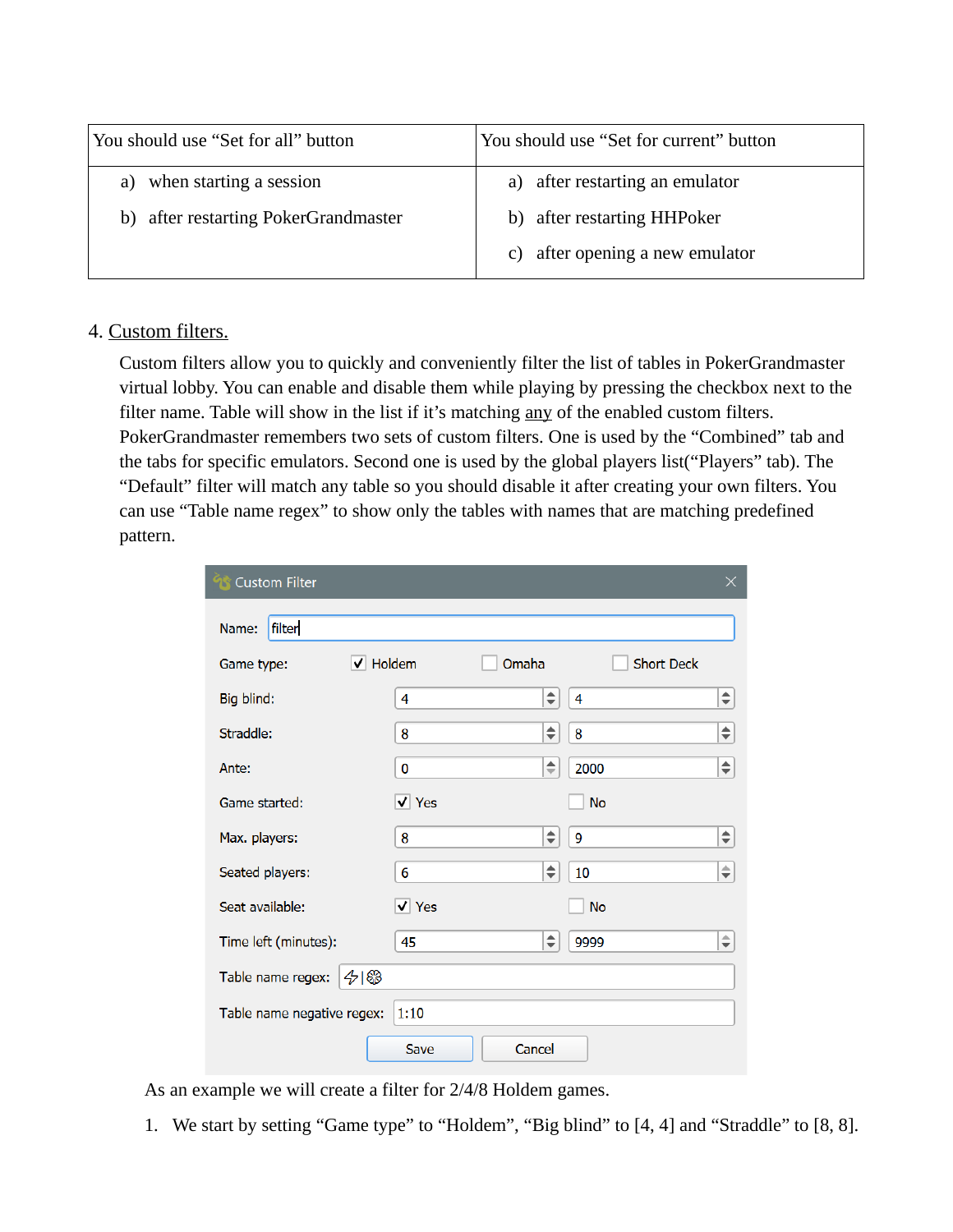- 2. We leave default values for "Ante"([0, 2000]) so the filter works with any ante level(including no ante).
- 3. We don't want to see the tables that have no started yet so we uncheck "No" next to "Game started".
- 4. We are interested in 8max and 9max tables so we set "Max. players" to [8, 9].
- 5. Setting "Seated players" to [6, 10] combined with setting "Seat available" to "Yes" will result in showing only the tables with 6 or 7 players for 8max and 6, 7 or 8 players for 9max.
- 6. We set "Time left" to [45, 9999] to see only the games that have at least 45 minutes left.
- 7. We set " $\mathcal{D}$ | $\mathcal{B}$ " in "Table name regex" to see only the games that have these symbols in the name. We can add additional symbol separated by vertical bar. To disable "Table name regex" we simply leave this field empty.
- 8. We set "1:10" in "Table name negative regex" to filter out the tables with "1:10" in the name. This can also be used for excluding tables with specific symbols.

# 5. Players list.

Open "Players List Settings" by clicking on the wrench icon.

| 81                           |             | 同福客栈中小级别 646162 |              | 衎           | 6K强 <b>角</b> A206 |      | $20/40$ (  | 80     | Yes |
|------------------------------|-------------|-----------------|--------------|-------------|-------------------|------|------------|--------|-----|
| 3K强角A233 Last update: 0s ago |             |                 |              |             |                   | .    |            |        |     |
| Seat ▲ Label                 | <b>Name</b> | <b>Stack</b>    | <b>Hands</b> | <b>VPIP</b> | <b>PFR</b>        | Limp | <b>WTS</b> | bb/100 |     |
| 1. Database connection       | 987307209   | $12112$         | $\bigcap$    |             |                   |      |            |        |     |

Setup the database connection by following the instruction for your tracking software:

H2N: h<sub>2n.pdf</sub>

HM2:<hm2.pdf>

HM3: hm3.pdf

PT4: <pt4.pdf>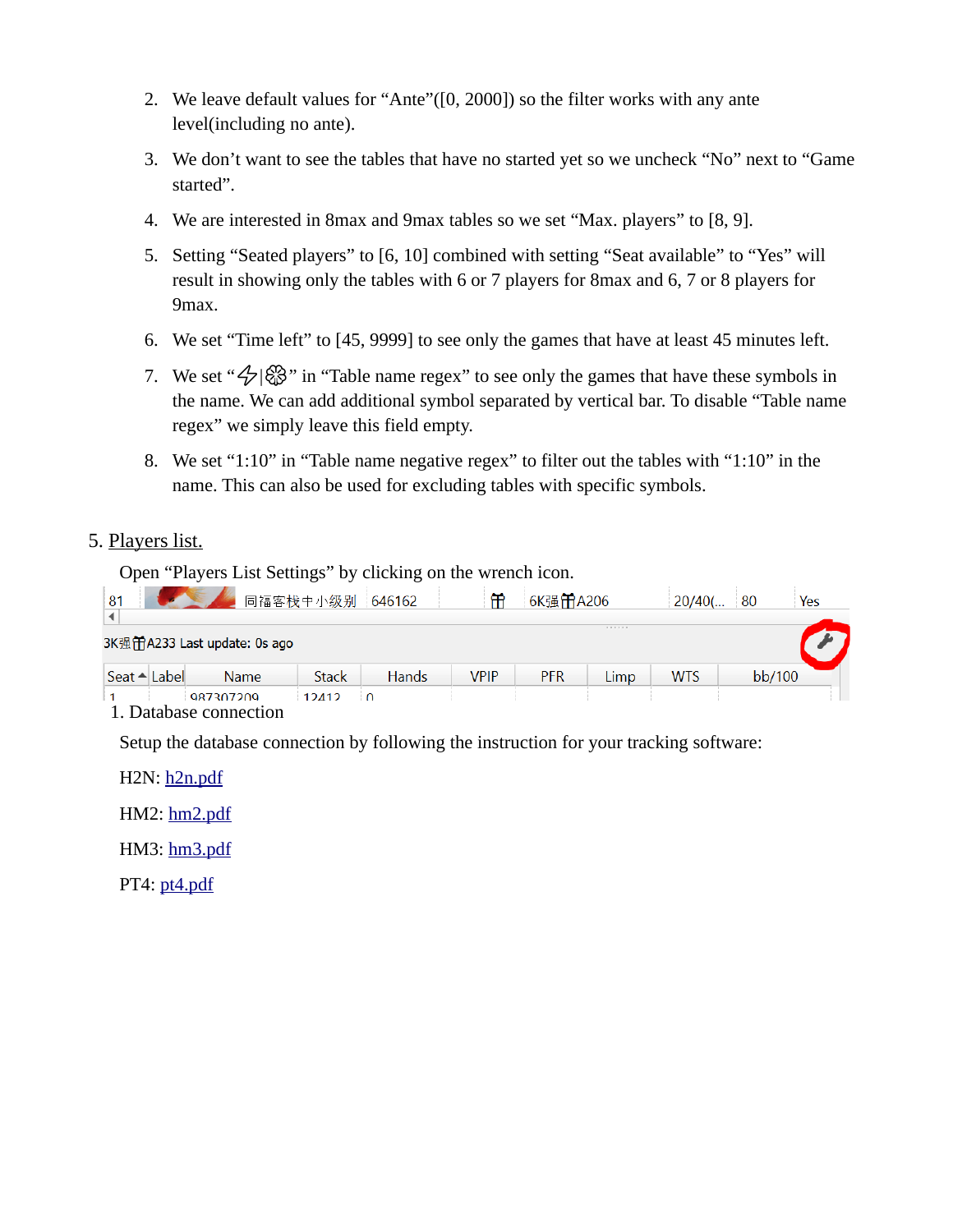2. Recreation player expression.

Tweak the values in the expression for highlighting recreational players. If a player is matching the expression, he will be highlighted in green.

```
Highlight player when expression is true:
hands > 30 and (
     vpip > 40 or
     vpip - pfr > 20 or
     limp available and limp > 15\lambdaor bb100_available and hands > 1000 and bb100 < -100
or h2n color == 'Fish'
or h2n color == 'Whale'
                                             Expression tester
                                                         \bigcirc max. distance: 50000
                                                                                               \biguplusHighlight players with similar IDs, min. players: \vert 3 \vert
```
Writing your own expression is not recommended unless you have basic programming skills. You can use following variables:

| Variable name     | <b>Type</b> | Available in                         |
|-------------------|-------------|--------------------------------------|
| hands             | int         | All trackers                         |
| vpip              | float       | All trackers                         |
| pfr               | float       | All trackers                         |
| limp              | float       | H <sub>2</sub> N and PT <sub>4</sub> |
| wts               | float       | HM2 and PT4                          |
| bb100             | float       | HM2 and PT4                          |
| evbb100           | float       | PT4                                  |
| h2n_color         | string      | H2N                                  |
| pgm_color         | string      | All trackers                         |
| limp_available    | bool        | All trackers                         |
| wts_available     | bool        | All trackers                         |
| bb100_available   | bool        | All trackers                         |
| evbb100_available | bool        | All trackers                         |

Variables with "\_available" suffix need to be used only when writing an expression that should work for multiple trackers.

String variables are case sensitive, support only English characters and need to be enclosed in single quotes.

More info about expression syntax can be found here: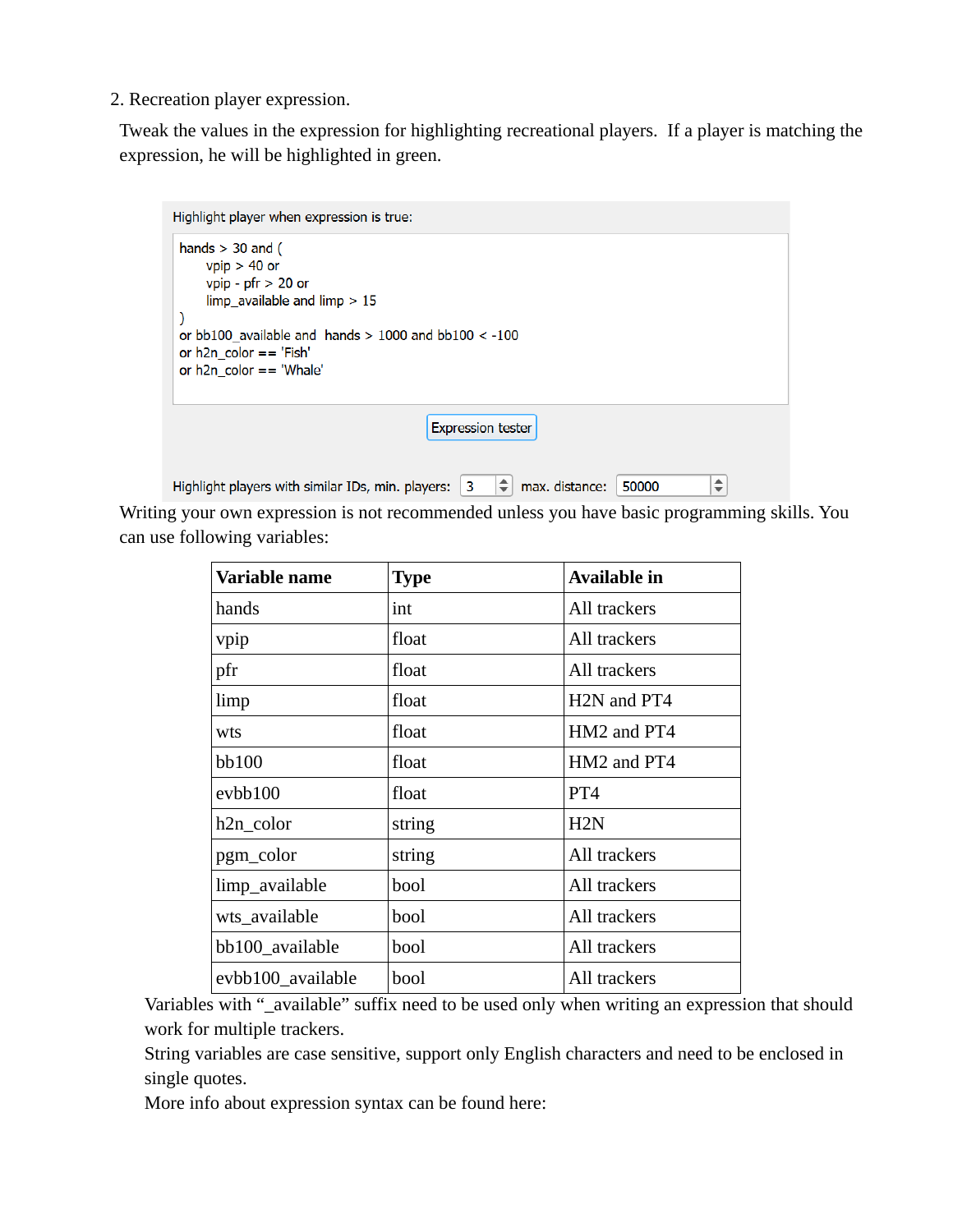https://github.com/ArashPartow/exprtk/blob/master/readme.txt You can always reset the expression to default value by clicking "Reset" in "Expression tester".

3. Highlighting players with similar IDs.

If players have similar IDs, it means that their accounts were created at the similar time. If you have a group of players with similar IDs playing at one table, it's possible that they are colluding. PokerGrandmaster can highlight such players in yellow. With time, colluders will get more sophisticated and this method of detecting them will not be very effective.

4. Color labels.

You can assign a color label by clicking on a player with right mouse button. You can also select multiple players and color them with one click.

|                          | 600强 $\Diamond$ C139 Last update: 18s ago |              |             |             |            |      |     |
|--------------------------|-------------------------------------------|--------------|-------------|-------------|------------|------|-----|
| Seat ▲ Label             | <b>Name</b>                               | <b>Stack</b> | Hands       | <b>VPIP</b> | <b>PFR</b> | Limp | WT: |
|                          | 3969198050                                | 566          | No label    |             |            |      |     |
| $\overline{\phantom{a}}$ | 3146570729                                | 950          | reg         |             |            |      |     |
| 3                        | 2451048895                                | 1254         | fish        |             |            |      |     |
| 4                        | 3641523775                                | 612          |             |             |            |      |     |
| 5                        | 5257213621                                | 1507         | colluder    |             |            |      |     |
| 6                        | 2001960774                                | 2092         | whale       |             |            |      |     |
|                          | 3921920325                                | 699          |             |             |            |      |     |
| 8                        | 3404522317                                | 598          | Edit labels |             |            |      |     |

# 6. Opening tables.

- 1. Prerequisites.
- a) You need to be in HHPoker lobby("Discover" tab).
- b) HHPoker lobby has to be scrolled to the top.
- c) HHPoker filter has to be set by clicking "Set for current" or "Set for all" in PokerGrandmaster.
- d) "Available seat" quick filter in HHPoker should always be disabled.
- 2. Specific emulator tab.

You can open a table by double-clicking it with a mouse or by pressing the Enter key on your keyboard. You should try to open the last table in the list, for all available emulators to test if everything is working correctly.

3. "Combined" and "Players" tab.

You will be doing most of table opening in these tabs. When double-clicking or pressing Enter, the table will be opened on the emulator that shows up in the "Opened on/Target" column. You can also click the table with right mouse button and select the target emulator. Additionally,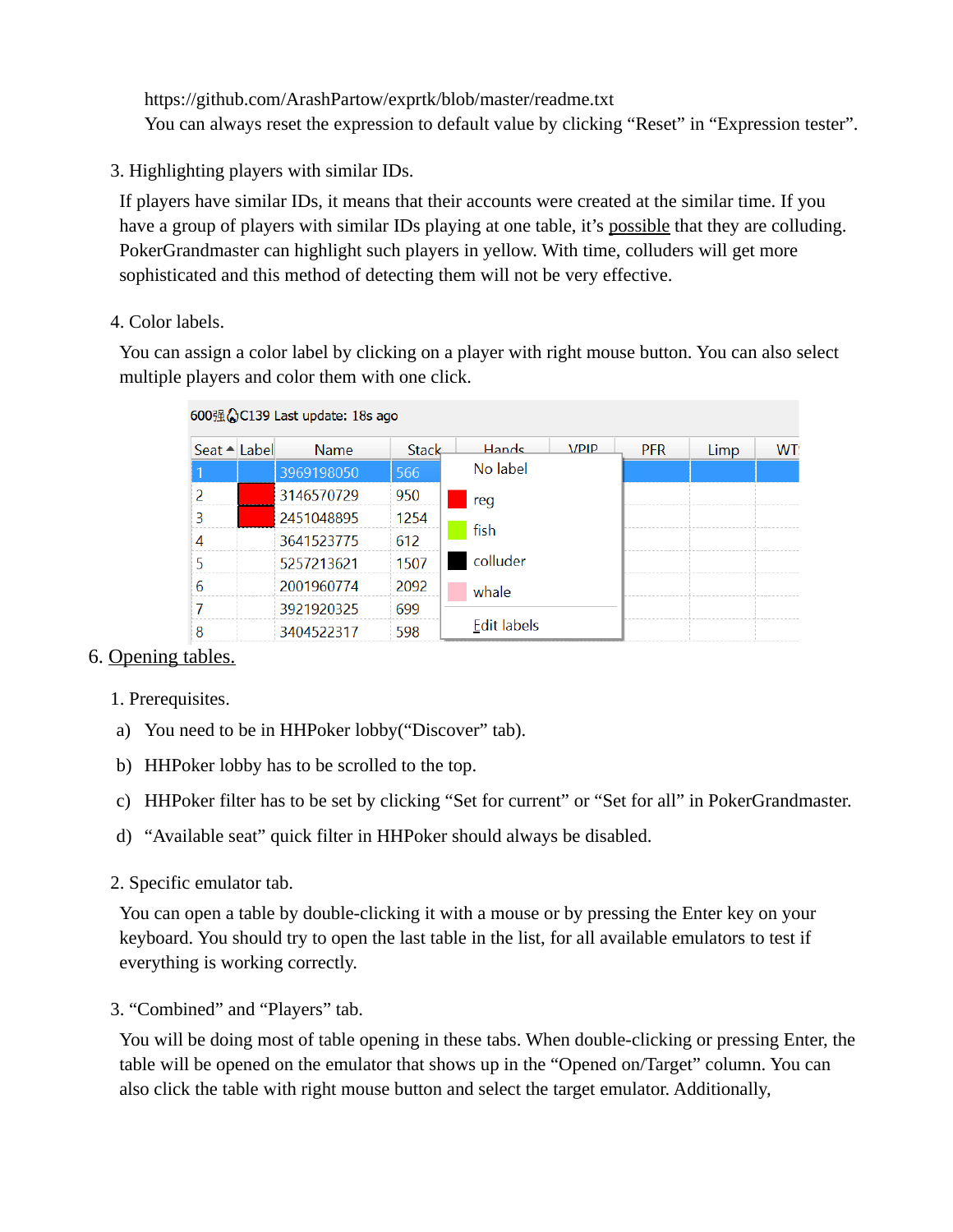"Combined" tab allows you to quickly open multiple tables by selecting a range of tables and pressing Enter.

7. "Sharing" feature.

When you visit a table, PokerGrandmaster is saving the information about players seating on this table and their stacks. With "Sharing" feature you can share this information between multiple PC. This allows for example:

- 1. To run perma scan on secondary PC and import the results into your main PC.
- 2. Reduce the time required for initial scan and perma scan for a group of players playing similar stakes, clubs and hours.

| Sharing settings                                                                                                                                                                                        |  |
|---------------------------------------------------------------------------------------------------------------------------------------------------------------------------------------------------------|--|
| $\sqrt{\phantom{a}}$ Export                                                                                                                                                                             |  |
| C:\Users\Dariusz\Dropbox\pc1.xml<br>Export to a file:<br><b>Browse</b><br>÷<br>seconds<br>Export frequency: Every<br>30                                                                                 |  |
| $\sqrt{ }$ Import                                                                                                                                                                                       |  |
| C:\Users\Dariusz\Dropbox<br>import from a folder:<br><b>Browse</b><br>Import frequency: Every   60<br>$\Rightarrow$<br>seconds<br>V Mark imported tables as visited<br>V Refresh emulators after import |  |
| $\sqrt{}$ Integrate with auto opening<br>÷<br>Forget tables not updated for<br>60<br>min                                                                                                                |  |

You will need to create a Dropbox account and setup it on all PCs that will participate in sharing. Sharing settings:

**"Export to a file"** - each PC should export to a different file.

**"Import from a folder"** - every file in this folder will be processed by PGM.

**"Import/Export frequency"** - these options control how often PGM will import and export the data.

**"Mark imported tables as visited"** - if enabled, after the list of players is imported for a table, the table will change the color to green.

**"Refresh emulators after import"** - if enabled, PGM will quickly refresh all your emulator after performing an import.